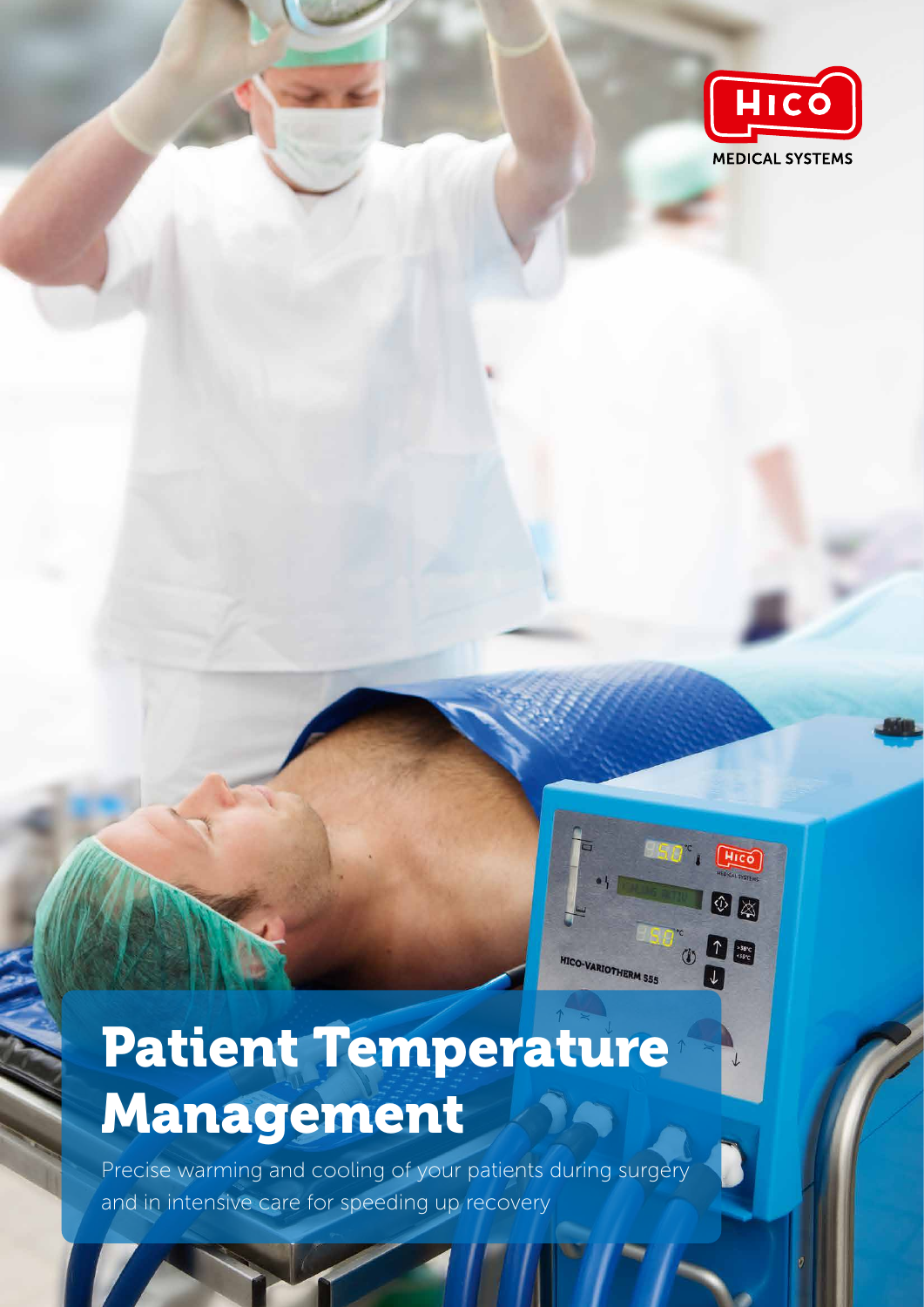

# Patient Temperature Management

The hypo- and hyperthermia treatment devices HICO-VARIOTHERM 550 and 555 and HICO-AQUATHERM 660, combined with suitable HICO water pads, allow user-friendly and efficient control of your patients' temperature - both in perioperative patient warming and in patient cooling, e.g. after resuscitation. Via surface contact with the radiolucent HICO water pads the patient's desired body temperature can be precisely controlled. Due to its good thermal conductivity, water is an ideal medium for the effective and safe transfer of heat and cold.

### **Properties**

#### Medical-technical expertise for 75 years

The pfm medical hico gmbh was founded by Hans Hirtz in 1945 as Hirtz & Co. KG and offers medical technology competence under the brand name HICO Medical Systems. Started as a wholesale company for medical products, the company quickly became a significant player in the Medical technology industry, driven by own innovations within the branches Patient Temperature Management and Inhalation Products.

Perfect warming & cooling unit for patients in neonatology and pediatrics

### $35 - 39 °C$

Pfm medical hico gmbh is ISO certified since 1997 and thus guarantees the best quality. More than half of the turnover is generated outside Germany. Today, 75 years after it was founded, pfm medical hico is part of the pfm medical group and offers their worldwide customers leading medical technology.



- Precise water temperature control between 5 and 40 °C depending on the device
- Uniform and safe temperature transfer via HICO water pads
- Low follow-up costs thanks to reusable, easy-to-clean HICO water pads
- Closed, low-noise systems

#### $5 - 40$  °C

#### HICO-AQUATHERM 660

High-performance patient warming system for use in surgery







#### HICO-VARIOTHERM 555

Effective patient temperature management in intensive care units

#### $15 - 39 °C$

#### HICO-VARIOTHERM 550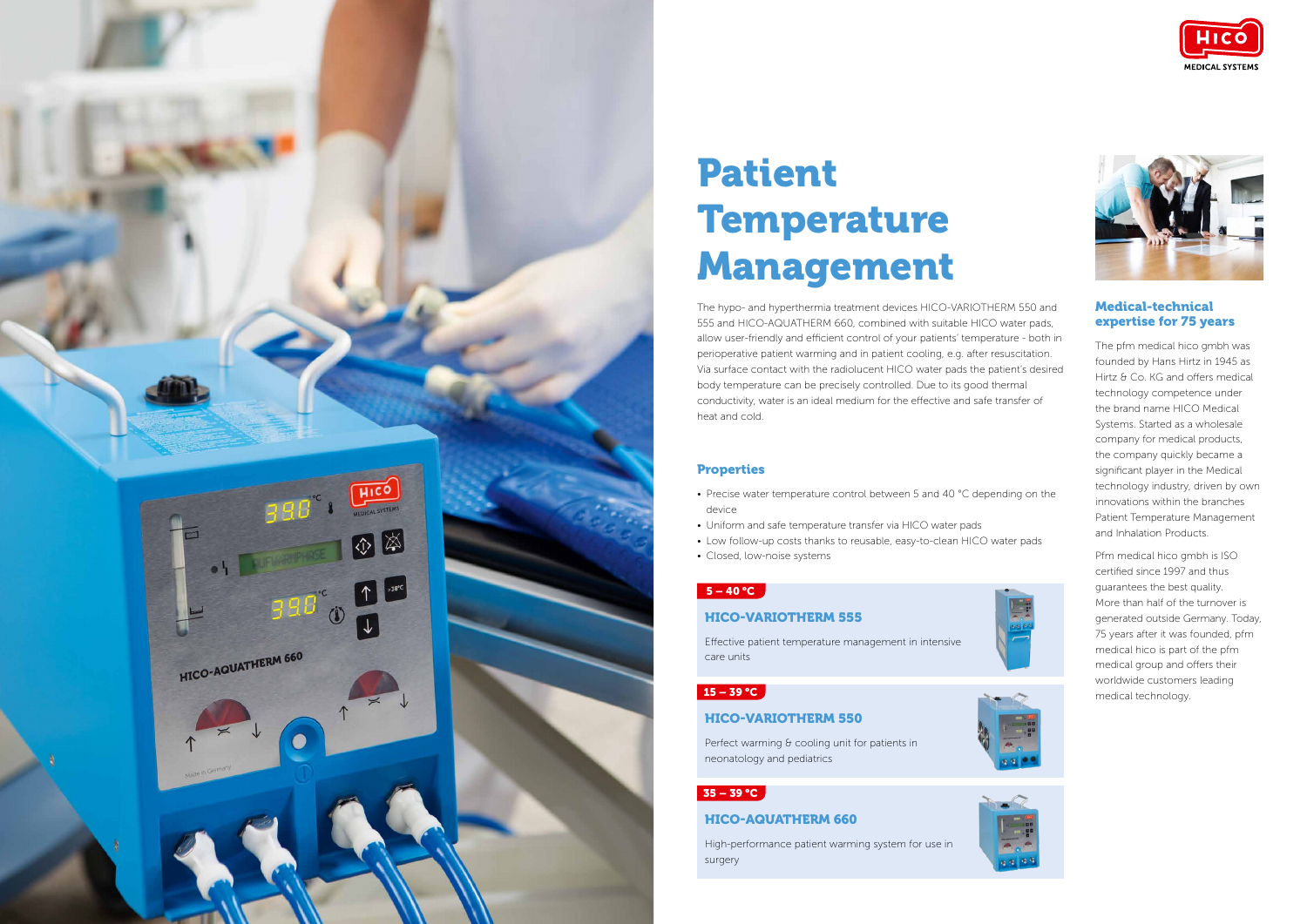### HICO-VARIOTHERM 550

Perfect warming & cooling unit for patients in neonatology and pediatrics



### HICO-VARIOTHERM 555

Effective patient temperature management in intensive care units







HICO-VARIOTHERM 555 is the allrounder among the hypo-/hyperthermia systems and appreciated for its reliable warming and cooling of patients in intensive care units and operating rooms. Featuring a water temperature range of 5 to 40 °C, this system covers all areas of application.

HICO-VARIOTHERM 550 combines the advantages of HICO warming & cooling systems in one space-saving device. The resulting unit covers a temperature range of 15 to 39 °C and is suitable for different areas of application in neonatology and pediatrics.





REF 600001 (220 V – 230 V) REF 600021 (110 – 115 V)

Connections for 2 pads

Dimensions W x H x D approx. 20 x 60 x 51 cm

Weight approx. 25 kg (empty)

Noise emission approx. 45 dB(A) REF 540001 (220 V – 230 V) REF 540021 (110 V – 115 V)

Connection for 1 pad

- Easy warming & cooling of patients through surface contact with HICO water pads
- Optimum temperature transfer through reusable HICO water pads
- Connection for one HICO water pad
- Optional use of Soft-Temp® single-use pads
- Nursing staff has free access to the patients since they are positioned on the water pads.
- Closed, hygienic system with low-noise Peltier technology
- Space-saving device, available with a tilt-resistant 5-castor stand



Dimensions W x H x D approx. 20 x 29 x 44 cm

Weight approx. 17 kg (empty)

Noise emission approx. 50 dB(A)

#### Properties

- Easy and quick start-up of the non-invasive temperature control system
- Optimum temperature transfer via reusable HICO water pads
- Connections for two HICO water pads
- Optional use of Soft-Temp® single-use pads
- Nursing staff has free access to the patients since they are positioned on the water pads.
- Defibrillation-proof device
- Microprocessor-controlled Peltier technology ensures smooth and quiet operation of the powerful system.
- Compact stationary unit, available with a tilt-resistant castor stand



#### Properties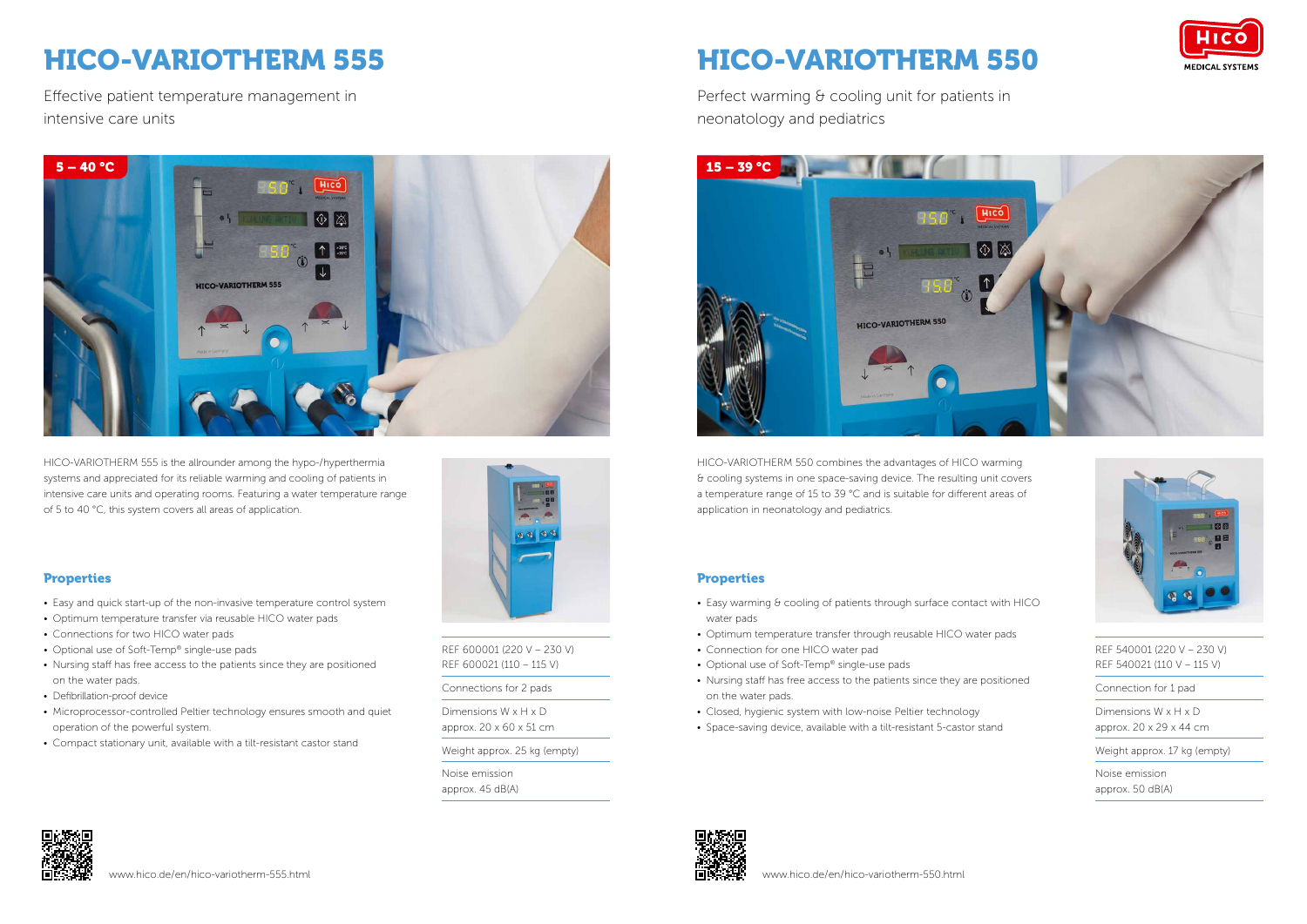### HICO-AQUATHERM 660

High-performance patient warming system for use in surgery

Being ideally suited for use as a warming system in operating rooms, HICO-AQUATHERM 660 minimizes the drop in patient temperature. Two heating pads protect the patient perioperatively against hypothermia. The water temperature is adjustable within a range of 35 to 39 °C. As a result, there will be fewer wound infections, fewer cardiological complications and less hemorrhaging. Moreover, less time spent in the recovery room ensures a more efficient and economical course of surgery.

#### **Properties**





REF 590001 (220 V – 230 V) REF 590020 (110 V – 115 V)

Connections for 2 pads

Dimensions W x H x D approx. 20 x 29 x 33 cm

Weight approx. 7 kg (empty)

Noise emission approx. 35 dB(A)

- Active patient warming system for use in operating rooms
- Optimum heat transfer through reusable HICO water pads
- Connections for two HICO water pads
- Optional use of Soft-Temp® single-use pads
- No heat radiated to the surgical team
- Free access of the surgical team to the patients since they are positioned on water pads
- System is rapidly ready for use thanks to a short warm-up time
- Small and handy unit, can be supplied with a tilt-resistant 5-castor stand



Due to the good thermal conductivity of water, HICO water pads allow the effective and safe transfer of heat and cold to the patient.

#### **Properties**

## HICO water pads

Essential accessories for ensuring optimum patient temperature control



- Uniform distribution of temperature across the entire pad surface thanks to the unique honeycomb structure
- Radiolucent, lightweight, robust and elastic
- Free of latex and phthalates
- Easy cleaning of the multi-use pads by standard wipe disinfection • High operational safety as HICO water pads are free of electrical connections







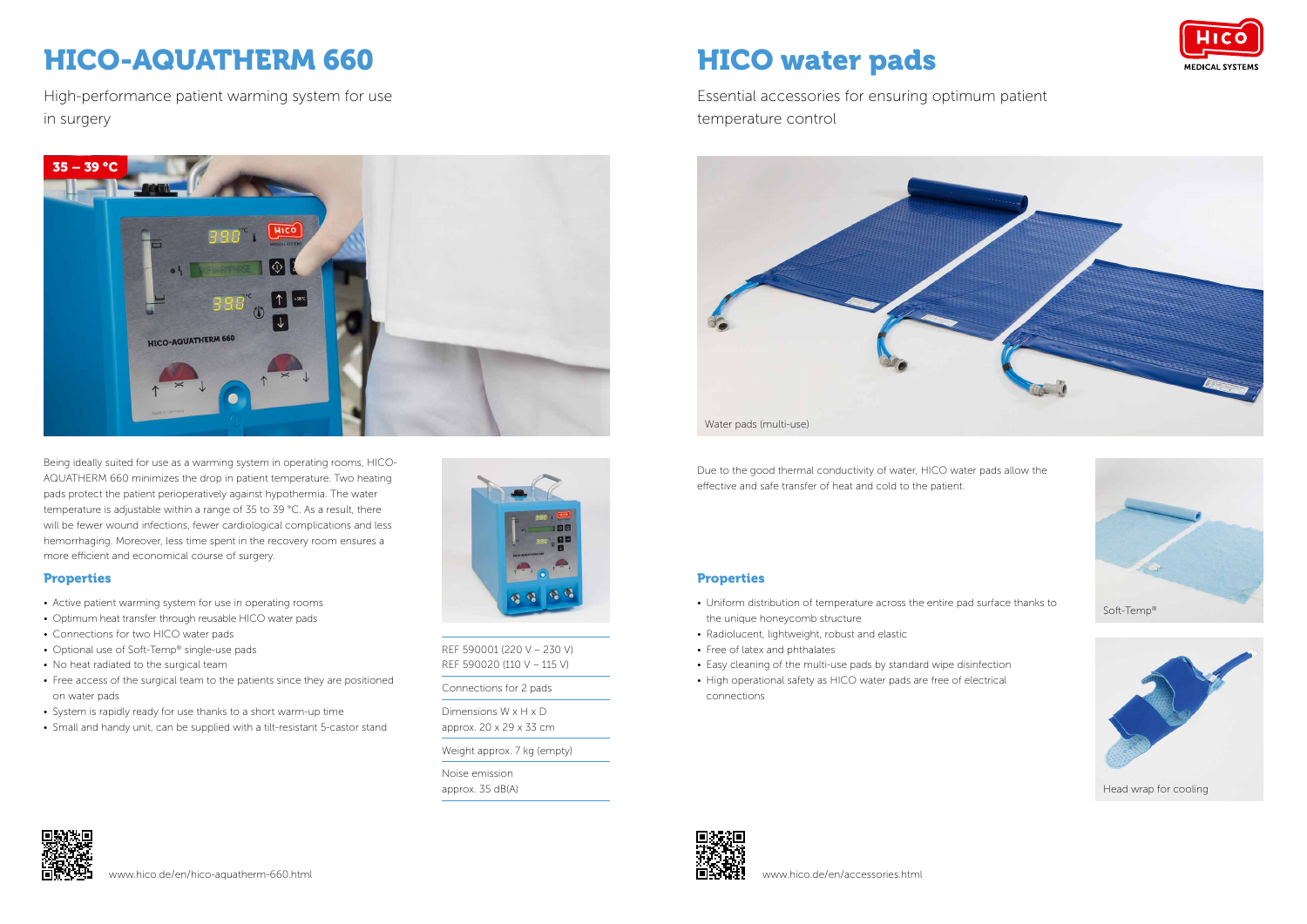VARIOTHERM 555

AQUATHERM 660

AQUATHERM 660

|           |           |           | <b>Water pads (multi-use)</b>  |                              |            |
|-----------|-----------|-----------|--------------------------------|------------------------------|------------|
|           | $\bullet$ | $\bullet$ | Water pad - Cover              | 60 x 70 cm                   | REF 550025 |
|           |           | $\bullet$ | Water pad - Cover              | 120 x 70 cm                  | REF 550026 |
|           |           | $\bullet$ | Water pad - Intensive          | 170 x 50 cm                  | REF 550046 |
|           |           | $\bullet$ | Water pad - Intensive          | 92 x 50 cm                   | REF 550047 |
|           |           | $\bullet$ | Water pad - Surgery            | 170 x 35 cm                  | REF 550048 |
|           |           | $\bullet$ | Water pad - Surgery            | 92 x 35 cm                   | REF 550049 |
|           |           |           | Water pad - Baby               | 50 x 30 cm                   | REF 550044 |
|           |           |           | Cover - For water pad baby     |                              | REF 310040 |
|           |           |           | Cooling cuff - Type A          | 38 x 26 cm                   | REF 550081 |
|           |           |           | Pack - Type A                  |                              | REF 550091 |
|           |           |           | Cooling cuff - Type D          | 27 x 11 cm                   | REF 550084 |
| $\bullet$ | $\bullet$ |           | Pack - Type D                  |                              | REF 550094 |
|           |           |           | <b>Water pads (single-use)</b> |                              |            |
|           |           |           | Soft-Temp®                     | 152 x 61 cm                  | REF 550060 |
|           |           |           | Soft-Temp®                     | 76 x 61 cm                   | REF 550061 |
|           |           | $\bullet$ | Soft-Temp®                     | 51 x 36 cm                   | REF 550063 |
|           |           |           | Head wrap for cooling          | adjustable to patient's head | REF 550089 |

• • Cooling vest adjustable to patient size REF 550087

### HICO water pads

| 5<br>55<br>VARIOTHERM | 550<br>VARIOTHERM | 660<br>AQUATHERM | <b>Further accessories</b>                                                                                                                                                 | <b>MEDICAL SYSTEMS</b> |
|-----------------------|-------------------|------------------|----------------------------------------------------------------------------------------------------------------------------------------------------------------------------|------------------------|
|                       |                   |                  | <b>Castor stands and brackets</b>                                                                                                                                          |                        |
|                       |                   |                  | Tilt-resistant safety stand (4-castors)                                                                                                                                    | REF 602810             |
|                       |                   |                  | 5-castor stand, incl. vertical bar and support plate                                                                                                                       | REF 530002             |
|                       |                   |                  | 5-castor stand, incl. vertical bar and clamping bracket                                                                                                                    | REF 590002             |
|                       |                   |                  | Clamping bracket for securing the device to the<br>5-castor stand, wall rail or operating table                                                                            | REF 592900             |
|                       |                   |                  | <b>Hose extensions</b>                                                                                                                                                     |                        |
|                       |                   |                  | Hose extension (3 m), incl. quick-release couplings,<br>for connecting device and HICO water pad                                                                           | REF 550022             |
|                       |                   |                  | Hose extension (3 m), incl. quick-release couplings,<br>for connecting device and single-use pads                                                                          | REF 550069             |
|                       |                   |                  | Insulated hose extension (2 m), incl. quick-release couplings,<br>for connecting device and HICO water pad                                                                 | REF 600022             |
|                       |                   |                  | <b>Disinfection</b>                                                                                                                                                        |                        |
|                       |                   |                  | Sanosil S003 - Disinfectant solution consisting of two basic<br>ingredients (hydrogen peroxide and silver) for use as water<br>additive in all HICO devices and water pads | REF 830111             |
|                       |                   |                  | Sanosil test strips - Quick determination of the Sanosil<br>disinfectant concentration in liquids. 100 strips/sales unit                                                   | REF 830112             |





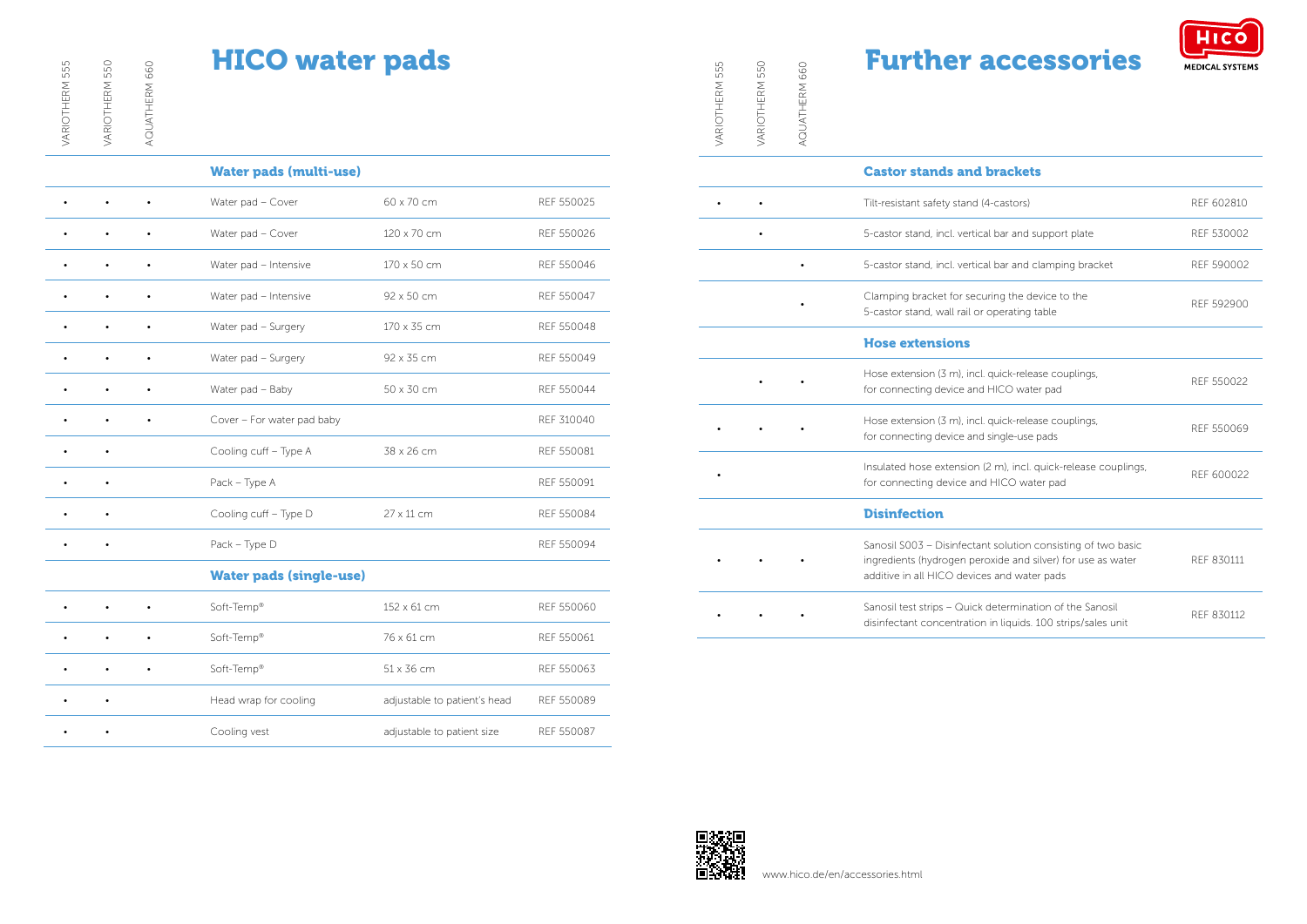| <b>Device</b>                                             | <b>VARIOTHERM 555</b>                                                                                 | <b>VARIOTHERM 550</b>                                                                     | <b>AQUATHERM 660</b>                                                         |  |  |
|-----------------------------------------------------------|-------------------------------------------------------------------------------------------------------|-------------------------------------------------------------------------------------------|------------------------------------------------------------------------------|--|--|
| <b>Article No. (REF)</b>                                  | 600001 (220 V/230 V) /<br>600021 (110 V/115 V)                                                        | 540001 (220 V/230 V) /<br>540021 (110 V/115 V)                                            | 590001 (220 V/230 V) /<br>590020 (110 V/115 V)                               |  |  |
| <b>Nominal voltage</b>                                    | 220 - 230 VAC 50 Hz/60 Hz / 110 - 115 VAC 50 Hz/60 Hz                                                 |                                                                                           |                                                                              |  |  |
| <b>Power input</b>                                        | 440 W                                                                                                 | 320 W                                                                                     | 530 W (230 V) /<br>560 W (115 V)                                             |  |  |
| <b>Current consumption</b>                                | approx. 1.9 A (220 V/230 V) /<br>approx. 3.8 A (110 V/115 V)                                          | approx. 1.5 A (220 V/230 V) /<br>approx. 3 A (110 V/115 V)                                | approx. 2.3 A (220 V/230 V) /<br>approx. 4.6 A (110 V/115 V)                 |  |  |
| Nominal temperature range                                 | $5 - 40 °C$                                                                                           | $15 - 39 °C$                                                                              | $35 - 39 °C$                                                                 |  |  |
| <b>Safety shutdown</b>                                    | approx. 4 °C and 41.1 – 41.5 °C                                                                       | 41.1 - 41.5 °C                                                                            | 41.1 - 41.5 °C                                                               |  |  |
|                                                           |                                                                                                       | (autonomous safety-shutdown) This results in a max. surface temperature on the pad < 41°C |                                                                              |  |  |
| <b>Correction value</b>                                   | 0.5 °C (water temp. - temp. display)                                                                  |                                                                                           |                                                                              |  |  |
| <b>Sensor element</b>                                     | 2 x NTC 5K                                                                                            | 2 x NTC 5K                                                                                | 2 x NTC 5K                                                                   |  |  |
| <b>Pump capacity (free flow)</b>                          | max. 7 l/min,<br>max. 0.36 bar                                                                        | max. 5.5 l/min,<br>max. 0.21 bar                                                          | max. 19 l/min,<br>max. 0.34 bar                                              |  |  |
| <b>Warm-up time</b>                                       | approx. $5 - 10$ min<br>$(20 - 37 °C)$                                                                | approx. $5 - 10$ min<br>$(20 - 37 \degree C)$                                             | approx. $5 - 10$ min<br>$(20 - 37 \degree C)$                                |  |  |
| Cool-down time                                            | approx. $5 - 10$ min<br>$(20 - 10 °C)$                                                                | approx. $5 - 10$ min<br>$(20 - 15 °C)$                                                    | $---$                                                                        |  |  |
| <b>Fuse rating</b>                                        | 2 x T 3.15 A; L 250 V<br>(220 V/230 V) /<br>2 x T 6.3 A; L 250 V (110 V/115 V)                        | 2 x T 3.15 A; L 250 V<br>(220 V/230 V) /<br>2 x T 5 A; L 250 V (110 V/115 V)              | 2 x T 3.15 A: L 250 V<br>(220 V/230 V) /<br>2 x T 5 A; L 250 V (110 V/115 V) |  |  |
| <b>Class/type of protection</b><br>(IEC 60601-1)          | I, BF (defibrillation protected)                                                                      |                                                                                           |                                                                              |  |  |
| <b>IP protection class (IEC 60529)</b> IP X1 (drip proof) |                                                                                                       |                                                                                           |                                                                              |  |  |
| <b>Mains supply</b>                                       | Must comply with the requirements of VDE 0100 Part 710:2012-10 "Electrical safety in medical environ- |                                                                                           |                                                                              |  |  |
| Risk class (93/42/EEC)                                    | II <sub>b</sub>                                                                                       | $\mathsf{II} \mathsf{b}$                                                                  | II b                                                                         |  |  |
| <b>Ambient temperature</b>                                | $10 - 30 °C$                                                                                          | $10 - 30 °C$                                                                              | $10 - 30 °C$                                                                 |  |  |
| <b>Relative humidity</b>                                  | approx. 30 - 70 %                                                                                     | approx. 30 - 70 %                                                                         | approx. 30 - 70 %                                                            |  |  |
| Transport/storage<br>temperature                          | $3 - 60 °C$                                                                                           | $3 - 60 °C$                                                                               | $3 - 60 °C$                                                                  |  |  |
| Air pressure                                              | 700 - 1060 mbar                                                                                       | 700 - 1060 mbar                                                                           | 700 - 1060 mbar                                                              |  |  |
| Tank volume                                               | approx. 1.0/2.0 l (min./max.)                                                                         | approx. 0.5/0.8 l (min./max.)                                                             | approx. 0.7/1.4 l (min./max.)                                                |  |  |
| Heat exchanger tank volume                                | 1.5 <sub>l</sub>                                                                                      | ----                                                                                      | $--- - -$                                                                    |  |  |
| Coolant                                                   | water-glycol mixture                                                                                  | ----                                                                                      | $--- -$                                                                      |  |  |
| Permissible height difference                             | max. 1 m (unit/water pad)                                                                             |                                                                                           |                                                                              |  |  |
| Dimensions W x H x D                                      | approx. 20 x 60 x 51 cm                                                                               | approx. 20 x 29 x 44 cm                                                                   | approx. 20 x 29 x 33 cm                                                      |  |  |
| Weight                                                    | approx. 25 kg (empty)                                                                                 | approx. 17 kg (empty)                                                                     | approx. 7 kg (empty)                                                         |  |  |
| <b>Noise emission</b>                                     | approx. 45 dB(A)                                                                                      | approx. 50 dB(A)                                                                          | approx. $35 dB(A)$                                                           |  |  |
| Alarm level                                               | $> 55$ dB(A)                                                                                          | $> 55$ dB(A)                                                                              | $> 55$ dB(A)                                                                 |  |  |
| <b>Test basis</b>                                         |                                                                                                       | Medical product directive 93/42/EEC, DIN EN 60601-1, DIN EN 60601-1-2, DIN EN 80601-2-35  |                                                                              |  |  |
| <b>UMDNS code</b>                                         | 12-068                                                                                                | 12-068                                                                                    | 17-648                                                                       |  |  |



### Technical data